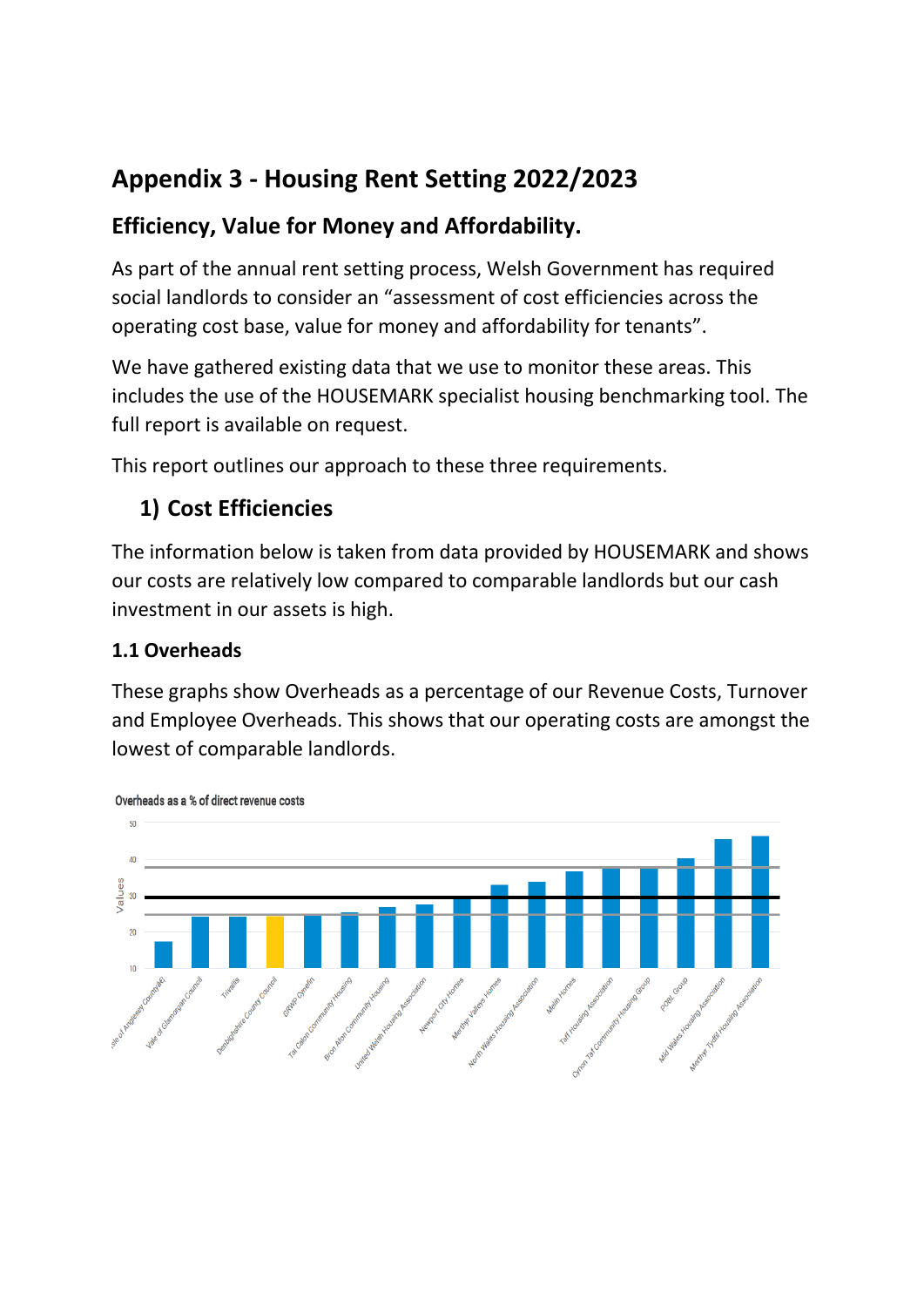Overheads as a % of turnover



#### Overhead employees per 1,000 properties



#### **1.2 Rent Loss**

This graph shows that we perform relatively poorly in terms of rent loss when carrying out works in between tenancies (Voids). This is explained due to the extensive volume of works we undertake. The lettings standards for new tenants are extremely high but we recognise the need to carry out works and the associated processes as efficiently as we can so this is closely monitored.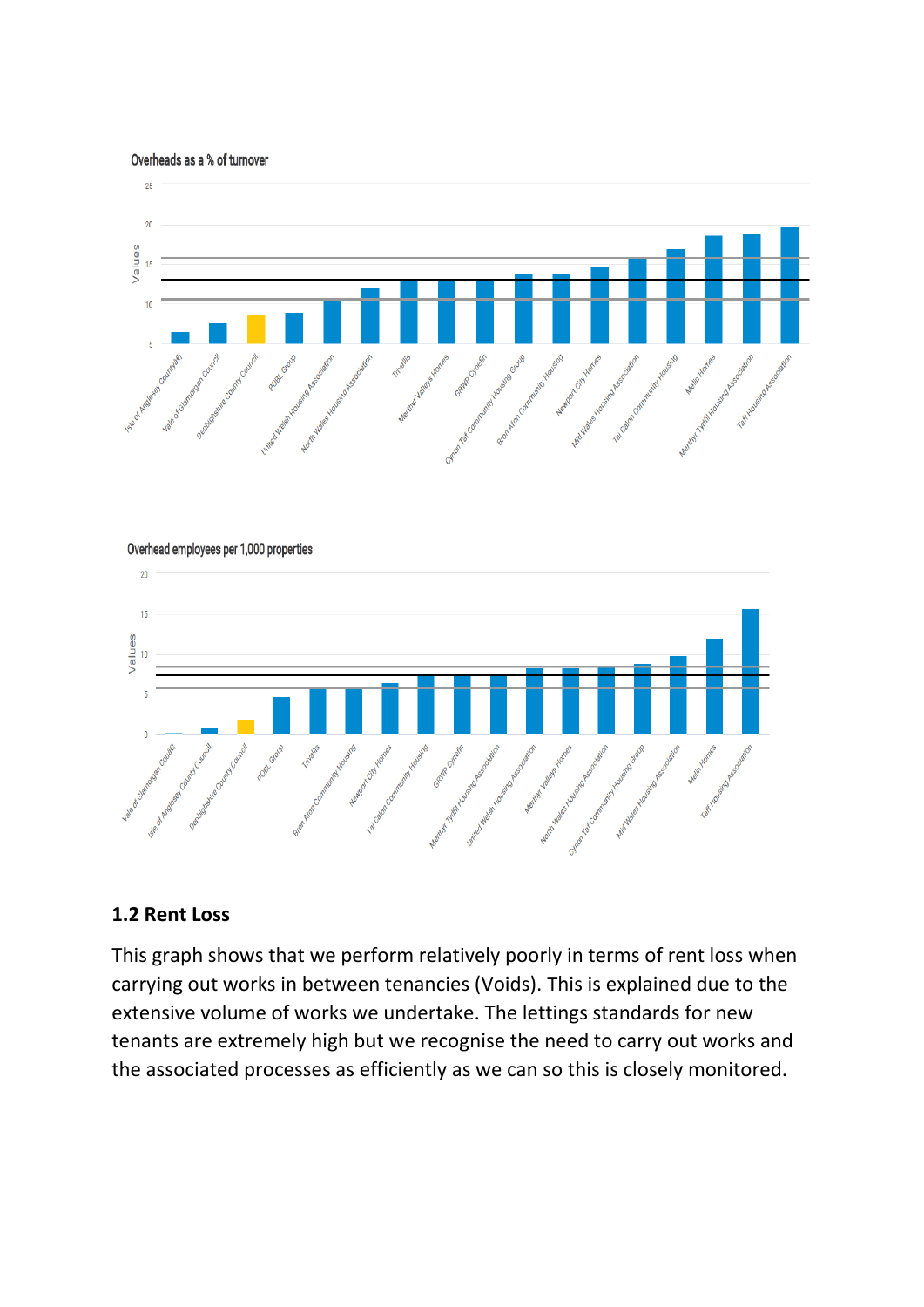

#### **1.3 Cost of Repair and Voids work**

To illustrate the relative investment, this graphs shows we are high cost in terms of the level of investment in our homes primarily due to void work costs.



Total CPP of responsive repairs & void works

#### **1.4 Volume of Repairs Demand**

This graph shows that we carry out a relatively low number of repairs per property, which suggests a return on our investment in our homes through voids and capital programmes.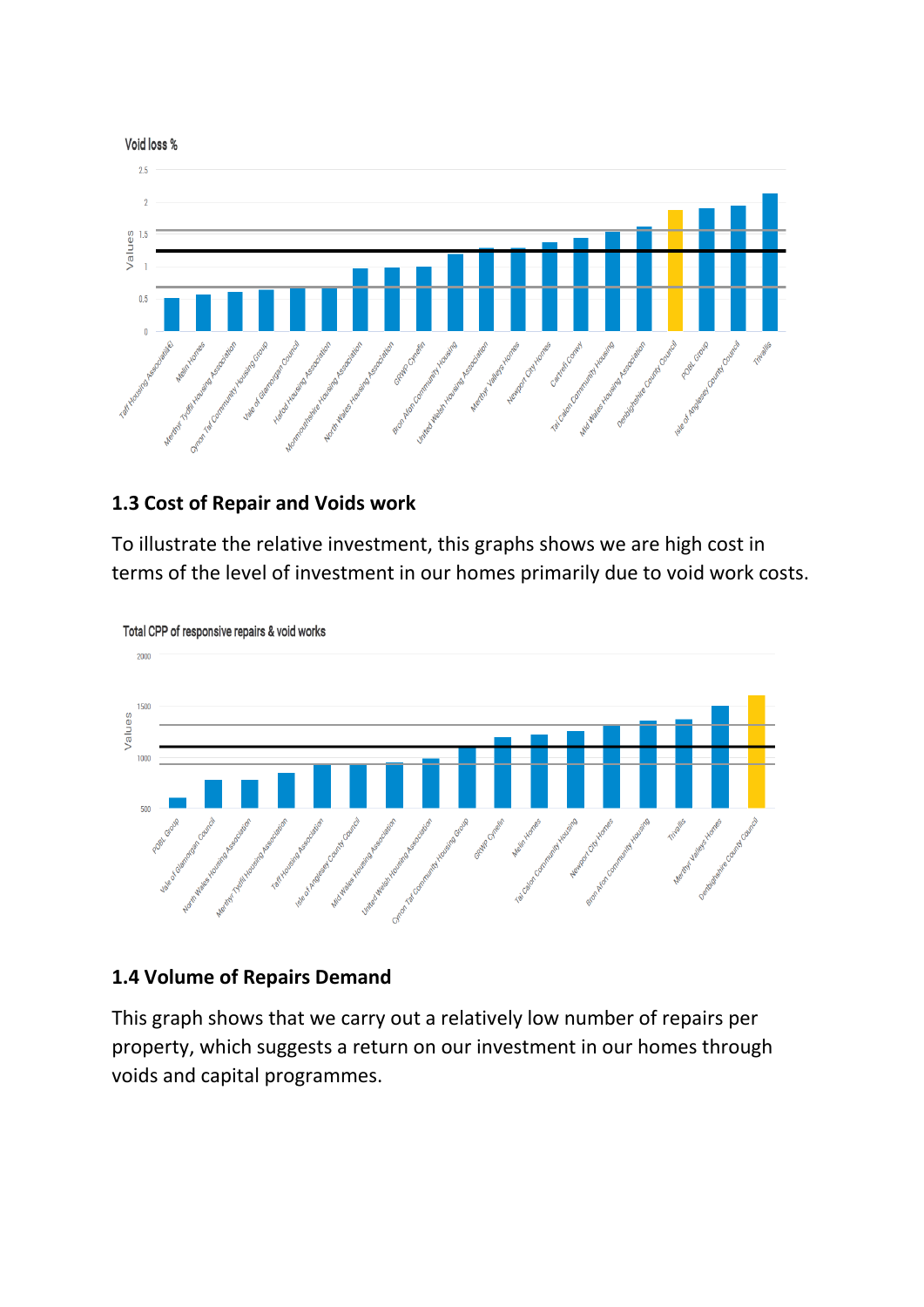Responsive repairs per property



### **2) Value For Money**

Other than the detailed comparison of our costs with other similar landlords our most appropriate measure of value for money is feedback from our tenants.

This graph shows feedback from the current HouseMark report from the full year 19/20. This shows us as relatively very high satisfaction (89%) that rent provides value for money. However, we have carried out further surveys since then, to keep monitoring this.

In December 2020 at the height of Covid restrictions, this had reduced to 79%. There has to be an impact from the reduced service and difficult operating conditions apparent during the Covid 19 lockdowns and restrictions.

We have carried out a full survey of tenants in December 2021 and the early indications are that the value for money result has improved to 85%.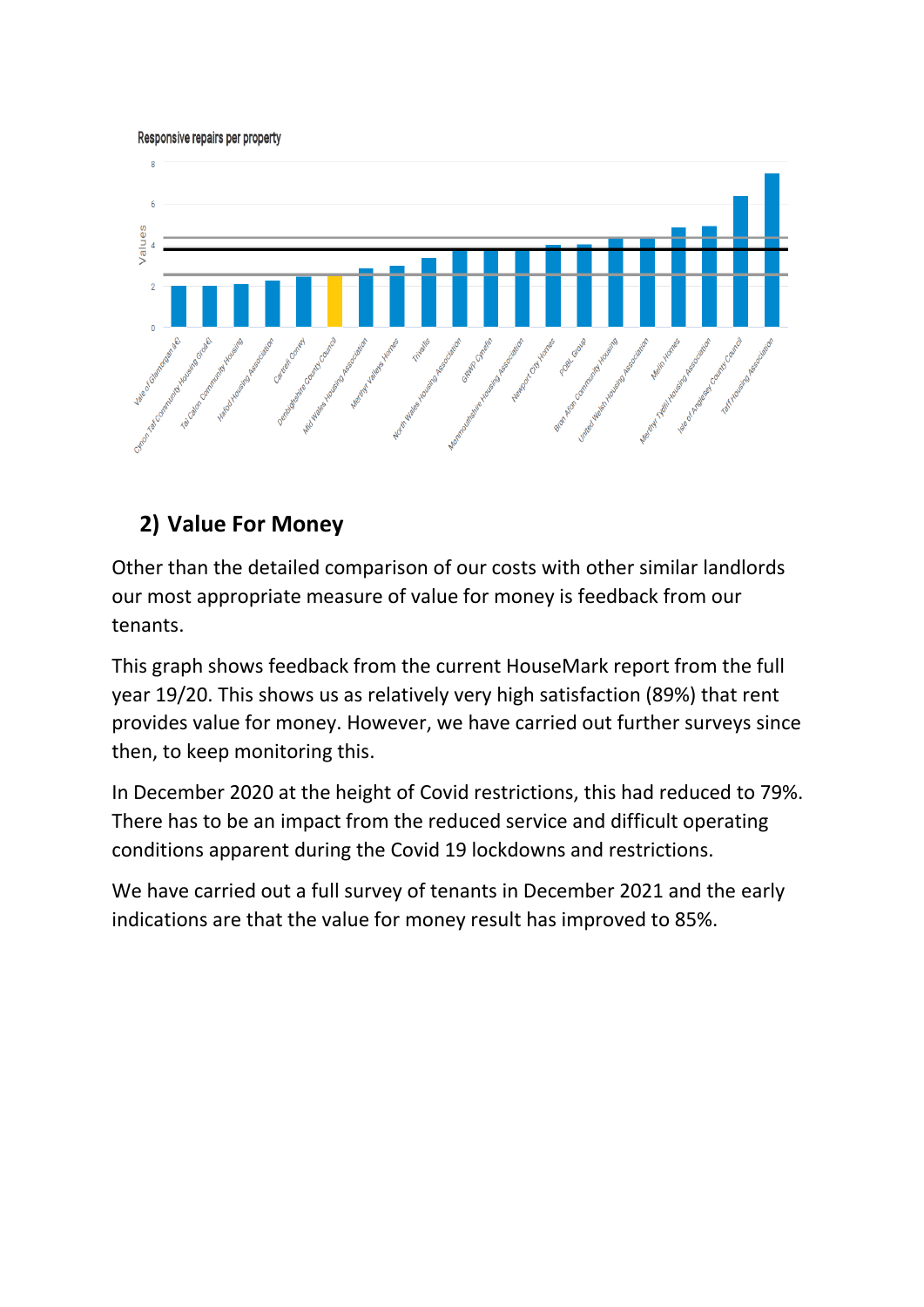Satisfaction that rent provides value for money



## **3) Affordability**

The question of the affordability of our weekly rents is more difficult to analyse as much depends on the individual circumstances of every individual household.

In addition to ensuring we are within social rent "target rent" levels, we apply the principle that a CPI increase ensures we can continue to meet costs in managing and maintaining our c. £300m worth of homes for the benefit of our tenants as a whole.

We know costs will rise and our income needs to keep pace over the course of our business plan but also fully appreciate that household incomes may not increase whilst other household costs will.

We currently have 72% of households in receipt of some support to meet their weekly rent, either through Housing Benefit or Universal Credit Housing Costs. Any increase in weekly rent charge will be met by the housing costs support for these households.

#### **3.1 Rent Arrears**

We closely monitor all households rent accounts and offer comprehensive advice and support.

The graph below shows that our current rent income owed of 3.6% (of total annual rent income) is below the Wales average for Local Authorities (4.2%).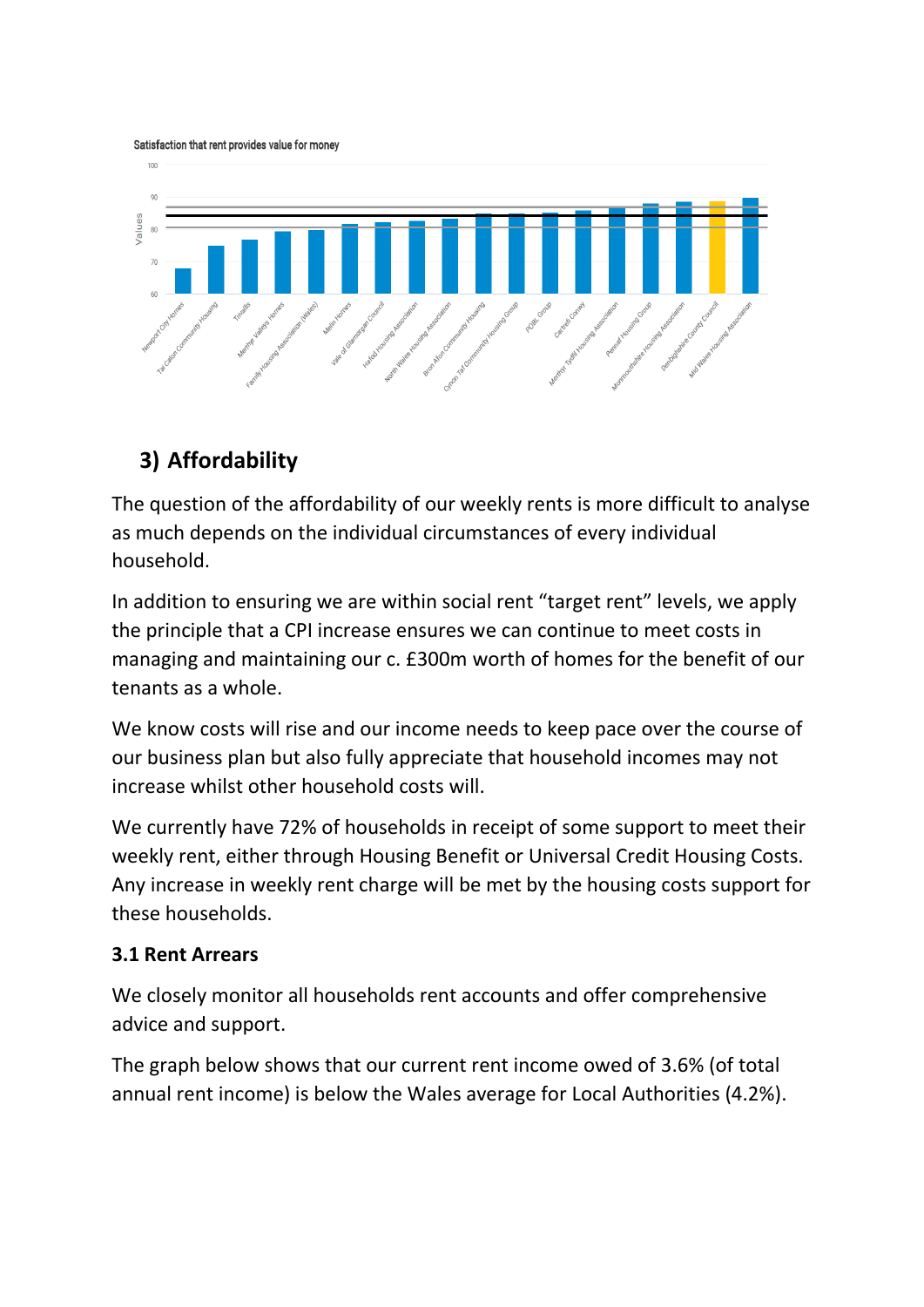

### **3.2 Advice & Support to Promote Affordability**

We offer as much advice and support as we can for households with affordable repayment terms should families fall into arrears, offer budgeting advice and make appropriate referrals for specialist support.

In addition to the Council's contract for Welfare Rights advice with Citizens Advice Denbighshire (CAD) we have entered into an additional project, **Key To Advice**, which enables the housing team to benefit from a specific worker from CAD to provide support to tenants. This includes a focus on fuel poverty to assist our tenants with their fuel bills and tariffs.

Highlights of April 2021 to November 2021 of the Key to Advice project are:

- 277 tenants supported
- £1,604,826 annual income gains
- Advice on £680,514 debt
- 105 tenants removed from income poverty
- 18 tenants removed from fuel poverty

#### **3.3 Working Denbighshire**

We also have a dedicated Housing Employment Mentor in partnership with Working Denbighshire. This focuses on working closely with tenants to enable them to be employment ready, provide access to job searches and provide work placements and training opportunities.

Highlights from April 2021 to September 2021 of this project are: